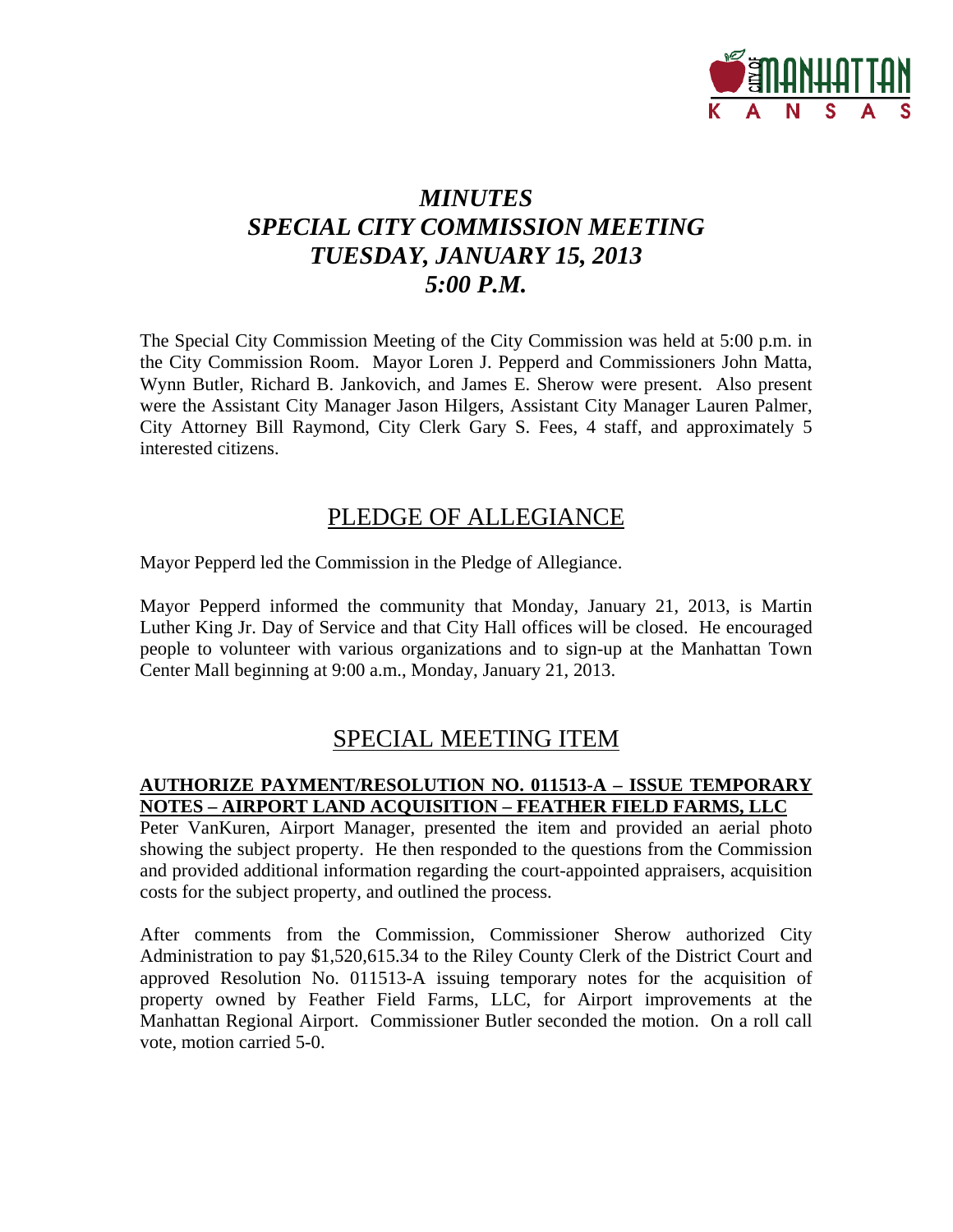Page 2 Special City Commission Meeting Tuesday, January 15, 2013

### WORK SESSION

#### **PERFORMANCE OF PROJECT REVIEWS - KANSAS PRESERVATION STATUTE K.S.A. 75-2724**

Karen Davis, Director of Community Development, presented an overview of the request from the Kansas State Historical Society that the City of Manhattan enter into an agreement with the State Historic Preservation Officer (SHPO) to take on the responsibility of officially reviewing projects affecting historic properties under the Kansas Preservation Statute. She then responded to questions from the Commission regarding eligibility for Certified Local Government (CLG) programs and funds.

Lance Evans, Long Range Senior Planner, responded to questions from the Commission. He provided information on the Historic Resources Board (HRB) and explained the review process and availability of funds.

Karen Davis, Director of Community Development, responded to questions from the Commission regarding the CLG program, responsibilities and time commitment of City staff, and explained the environs review process for properties within 500 feet of a property or district on the State or National Registers.

Lance Evans, Long Range Senior Planner, provided additional information and clarification regarding notification requirements.

Jason Hilgers, Assistant City Manager, responded to questions from the Commission and outlined the review and building permit processes.

Karen Davis, Director of Community Development, provided additional information. She then responded to questions from the Commission regarding the HRB and building permit process.

Kathy Dzewaltowski, President, Manhattan Riley County Preservation Alliance, informed the Commission that the Preservation Alliance supports the recommendation of the Historic Resources Board that the City assume state law review responsibilities as proposed. She stated that the Commission makes appointments to the HRB and this proposed action will keep the decisions locally and will speed up projects quicker,without having to wait for review from the SHPO. She stated that if an application is denied, the applicant can still file an appeal with the City Commission, as is the process currently. She then responded to questions from the Commission.

Karen Davis, Director of Community Development, responded to questions from the Commission and provided additional information regarding the application review and approval process.

Dixie West, Vice Chair, Historic Resources Board (HRB), provided additional information regarding the request and recommendation of the HRB.